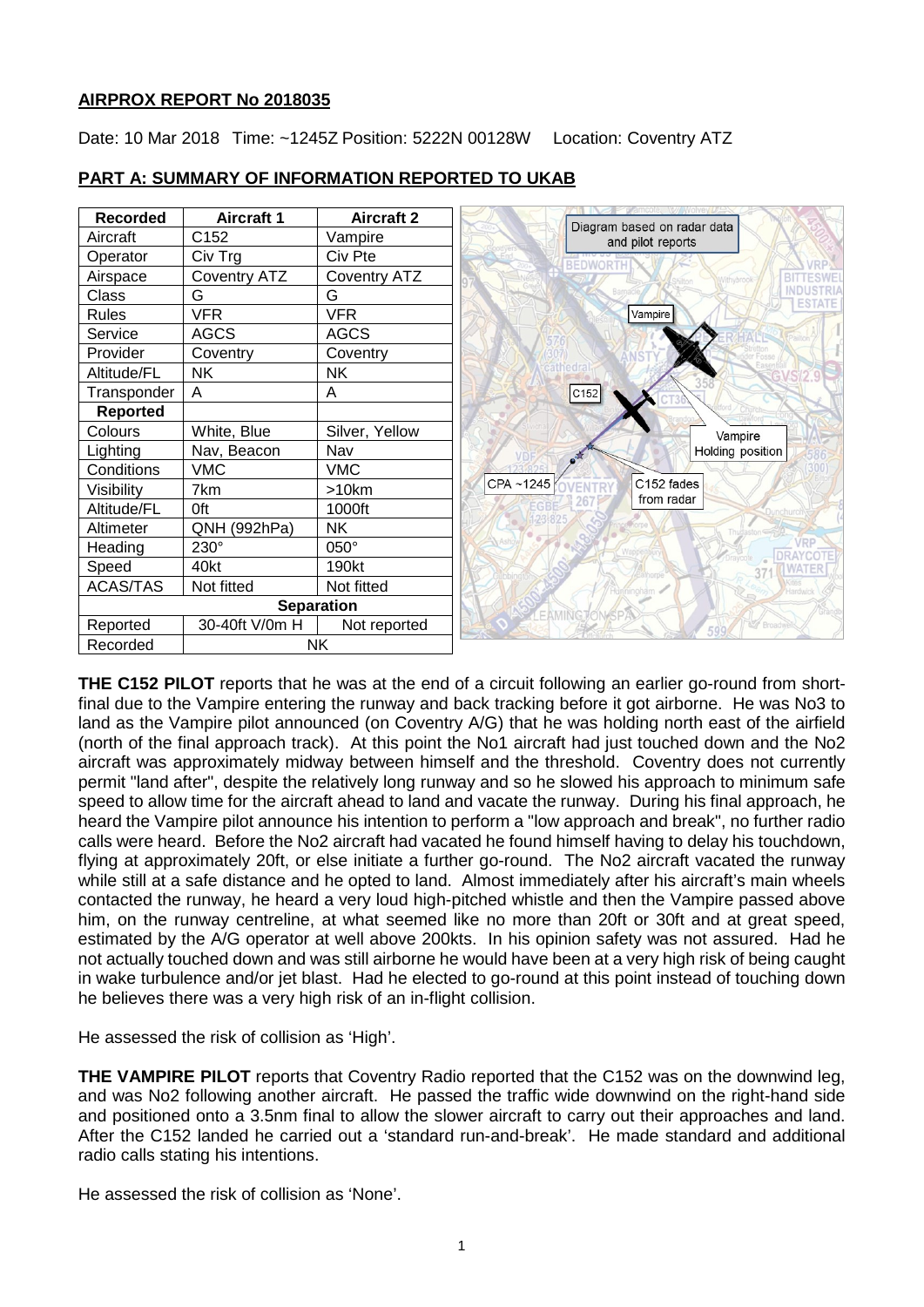**THE AIR/GROUND OPERATOR** reports that RW23LH was in use. When the Vampire departed there were 2 light-aircraft operating in the visual circuit and 3 light-aircraft inbound joining left-base from the south east. It was assumed from the Vampire book-out that the flight would be to the local area and back for re-join (VFR); the operations team were informed of the traffic situation at the time of booking out. The Vampire pilot was given the airfield information on his initial call, taxied for a RW23 departure, and was passed the current traffic information. The Vampire then entered the active runway for a fulllength backtrack causing a C152 to go-around. After departing, the Vampire entered a low-level lefthand military-style circuit pattern inside the other circuit traffic, followed by a very low-level run-andbreak. The Vampire pilot was informed the runway was occupied with a C152 to vacate, which was overflown at low-level. The Vampire then departed into the same style left-hand circuit pattern again. The Vampire pilot then positioned into what he believes to be approximately 3nm final and, observed from the tower, to be doing what looked like low-level orbits. On the second approach, another C152 went around due to the Vampire's speed and position. In his opinion, all approaches were at high speed and below the published circuit height, and the Vampire pilot did not conform to the established circuit pattern. Radio calls and position reports from the Vampire pilot were to a minimum considering the traffic levels at the time. Traffic information was passed as timely as possible but some transmissions were clipped and the frequency blocked due to the busy traffic period.

### **Factual Background**

The unofficial weather at Coventry was recorded as follows:

180/120kts 9999 FEW008 BKN012 QNH992

### **Analysis and Investigation**

## **CAA ATSI**

Due to the low altitude of the event, the Airprox was not seen on the area radar; however, the pilot reports are consistent with the R/T recordings, a short video and two still photographs that were reviewed after the event. Coventry have no run-and-break procedures in their aerodrome manual and do not have an exemption for the 500ft rule for aircraft not landing or taking off from Coventry.

Figures 1 and 2 are photographs of the aircraft just prior to and after the overflight.



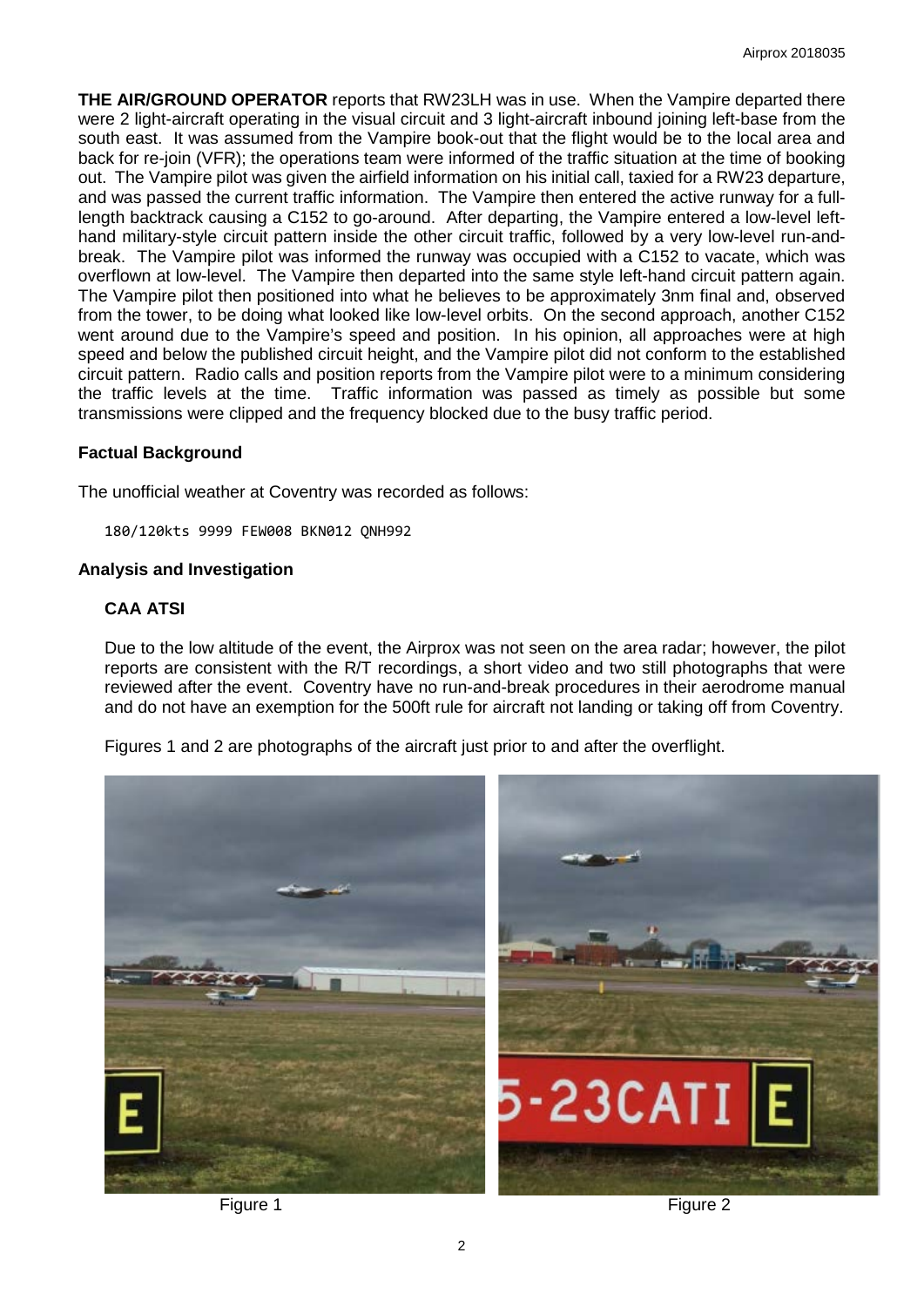ATSI reviewed the booking-out telephone call and established that the Vampire pilot had made the call. The Air/Ground operator was busy providing the AGCS while dealing with the call and the conversation was interrupted by R/T calls on several occasions. The pilot advised the Air/Ground operator that the Vampire aircraft would be starting in 15mins and that once the aircraft started moving it would not stop, because to do so would rip up the runway. The pilot requested one large visual circuit followed by a missed approach. It was made clear to the pilot that they would receive an Air/Ground service only, and that this entailed traffic information only with no control instructions available. Information on the expected circuit traffic was not included in the conversation. It could not be established whether the Air/Ground operator accepting the booking out telephone call was the same operator who provided the service to the C152 pilot and the Vampire pilot.

There was an average of 4 aircraft in the visual circuit and two aircraft joining the visual circuit throughout the period of the Vampire flight. The Air/Ground operator was very busy throughout this period. Traffic Information passed by the Air/Ground operator to all aircraft throughout the period was comprehensive, i.e. every aircraft was passed relevant traffic information.

Standard R/T calls that would enable other pilots, in and joining the visual circuit to be aware of the position of the Vampire aircraft were not received. The Vampire pilot made a total of three "final" calls. There was no response from the Air/Ground operator to the first call, on the second call the Vampire pilot was advised that there was a C152 to vacate, and on the third call the response was that there was no traffic.

The Air/Ground Operator expected the Vampire aircraft to depart into the local area after departure and this may have resulted in the circuit becoming overloaded when the Vampire subsequently joined the visual circuit. This situation may have been compounded by the speed and tight circuit pattern flown by the Vampire when compared to the speed and circuit patterns of the other aircraft in, and joining the circuit. The absence of standard calls resulted in other aircraft having difficulties in establishing the position of the Vampire to enable appropriate integration into the circuit pattern.

Notwithstanding that the responses from the Air/Ground operator to the Vampire pilot's "final" calls may have caused some confusion (a warning of the C152 to vacate, followed by "no traffic"), the Vampire pilot reported having the C152 in sight throughout his final approach and initial landing roll.

# **UKAB Secretariat**

The C152 and Vampire pilots shared an equal responsibility for collision avoidance and not to operate in such proximity to other aircraft as to create a collision hazard<sup>[1](#page-2-0)</sup>. An aircraft operated on or in the vicinity of an aerodrome shall conform with or avoid the pattern of traffic formed by other aircraft in operation<sup>[2](#page-2-1)</sup>.

At the point that the C152 fades from radar, the Vampire is turning onto long final and the aircraft are separated by 2.6nm.

Coventry does not have any information in their aerodrome manual regarding run-and-breaks. They comply with the standard SERA 5005(f) Visual Flight Rules which states that:

*Except when necessary for take-off or landing, or except by permission from the competent authority, a VFR flight shall not be flown:*

*(1) over the congested areas of cities, towns or settlements or over an open-air assembly of persons at a height less than 300 m (1 000 ft) above the highest obstacle within a radius of 600 m from the aircraft;* 

*(2) elsewhere than as specified in (1), at a height less than 150 m (500 ft) above the ground or water, or 150 m (500 ft) above the highest obstacle within a radius of 150 m (500 ft) from the aircraft.*

l

<span id="page-2-0"></span><sup>1</sup> SERA.3205 Proximity.

<span id="page-2-1"></span><sup>2</sup> SERA.3225 Operation on and in the Vicinity of an Aerodrome.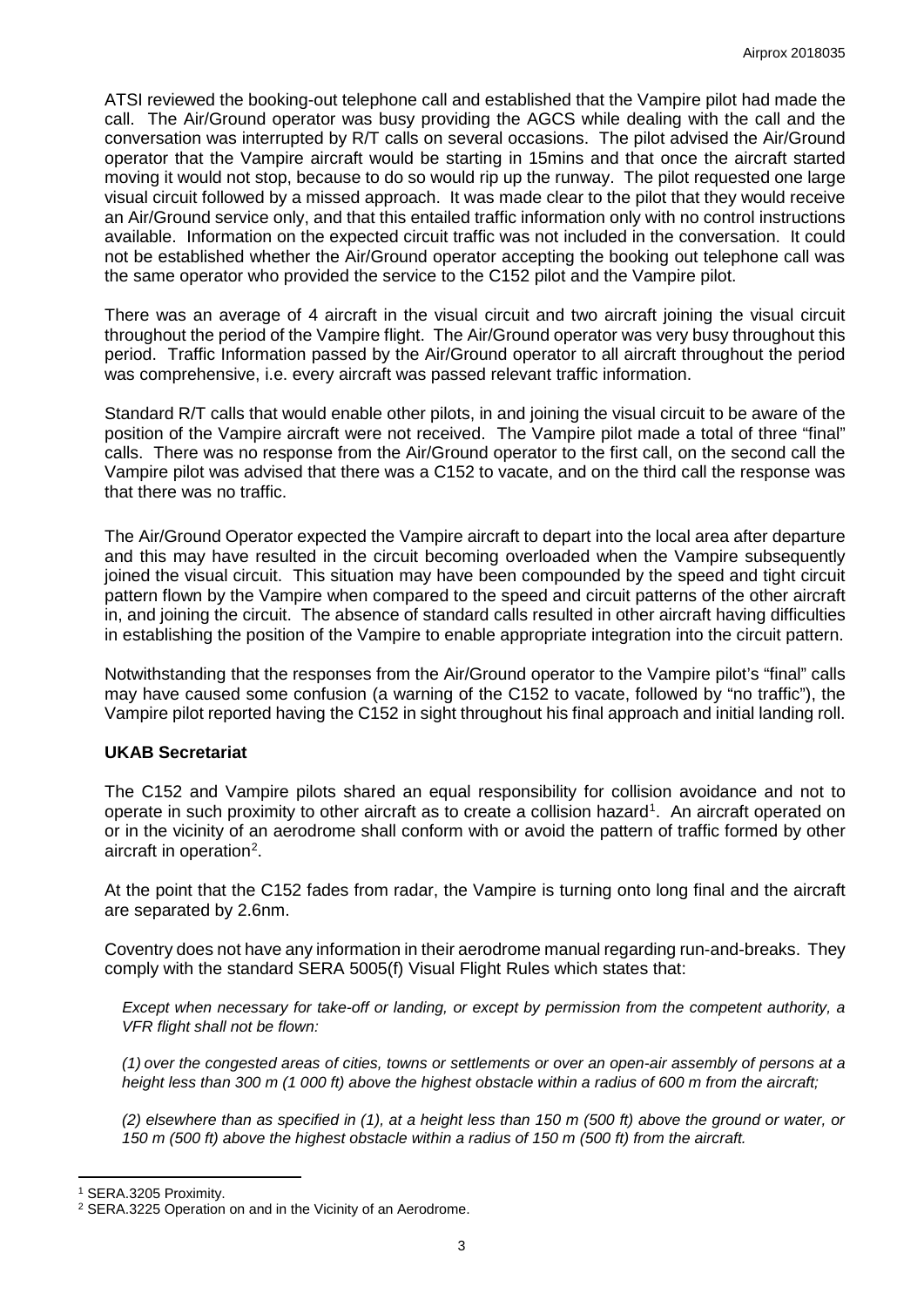### **Summary**

 $\overline{a}$ 

An Airprox was reported when a C152 and a Vampire came into proximity at Coventry Airport at about 1245hrs on Saturday 10<sup>th</sup> March 2018. Both pilots were operating under VFR in VMC and in receipt of an Air/Ground Service from Coventry.

### **PART B: SUMMARY OF THE BOARD'S DISCUSSIONS**

Information available consisted of reports from the pilots of both aircraft, transcripts of the relevant RT frequencies, radar photographs/video recordings, reports from the air/ground operators involved and reports from the appropriate ATC and operating authorities.

The Board began by looking first at the actions of the C152 pilot. Members noted that he had slowed to his minimum safe speed to allow the aircraft ahead to land and was flying at about 20ft agl until the aircraft ahead vacated the runway. Although no doubt frustrated at having had to go around previously, GA members wondered whether this was a sensible course of action given that there was clearly insufficient distance between his aircraft and the one ahead. An earlier decision to go around would have likely meant that he would have either been at circuit height or climbing as the Vampire pilot commenced his run in, which may have caused the Vampire pilot to abort the run-and-break. As it was, the Vampire pilot likely concluded that the C152 was on the runway and therefore not a threat to his run in. Had the C152 pilot decided to go around at a late stage in his approach whilst flying at 20ft then there would have been a significant risk of collision given that the Vampire pilot was committed to his run-in at that point.

The Board then turned to the actions of the Vampire pilot. Members reviewed a video of the event and concluded that from this it was difficult to assess the Vampire's track relative to the runway but that it appeared to be offset by only a minor amount at best<sup>[3](#page-3-0)</sup>. Using the C152 as a reference, it also appeared to the Board that the Vampire pilot was at about 75-100ft agl estimated as he flew past the C152. A member with knowledge of the Vampire opined that as the Vampire ran in at that height then its pilot would likely have had difficulty in seeing the C152 ahead or on the runway in the latter stages due to the position of the Vampire cockpit in relation to the nose, which restricts lookout in-front and below the pilot's line of sight. However, the Vampire pilot subsequently reported that he had been seated in the left-hand seat and could see the C152 at all times. He also reported that the pilot in the right-hand seat could see the C152 for the majority of the time, and only lost sight of the C152 in the latter stages of the approach. The Vampire pilot also commented that, in his opinion, the C152 could not have manoeuvred into a conflict position during the latter stages of his run in due to its poor climb gradient and so there was no risk associated with his run-and-break at that height. Board members disagreed and felt that, had the C152 pilot gone around in the latter stages of the Vampire pilot's run in then there would have been a serious risk of collision; in their opinion the Vampire pilot should not have flown so close to the C152. Members with military experience commented that, notwithstanding the low height of the Vampire's run-in, a standard military run-in-and-break was always conducted well offset to the runway for the very reason that this was the only way that aircraft on or approaching the runway could be reliably observed and avoided.

The board then considered the cause and risk of the Airprox. Members quickly agreed that the cause had been that the Vampire pilot had flown into conflict with the C152. Turning to the risk, some members thought that because the C152 was on the runway at the time that the Vampire flew past then, although this incident met the criteria that safety had been reduced, there had not been an actual risk of collision. Others countered that although the Vampire pilot felt that there was no risk because he could see the C152 and judged that its potential climb rate would mean it was not a factor, his propinquity to the C152 was such that if the C152 pilot had gone around then there would have been a real risk of collision. In the end, after much discussion, the Board agreed that it was not for them to consider what might have happened but what had actually happened; accordingly, they judged that

<span id="page-3-0"></span><sup>3</sup> Using the Vampire length (9.37m) compared to the C152 length (7.3m), if the aircraft were equidistant from the observer then the Vampire would be 1.28 times the length of the C152. Although not able to take exact measurements, and within the bounds of slight error, the video stills depict the Vampire as being 1.3 times the length of the C152, which indicates that it was pretty much equidistant from the observer and therefore near to overhead the C152.